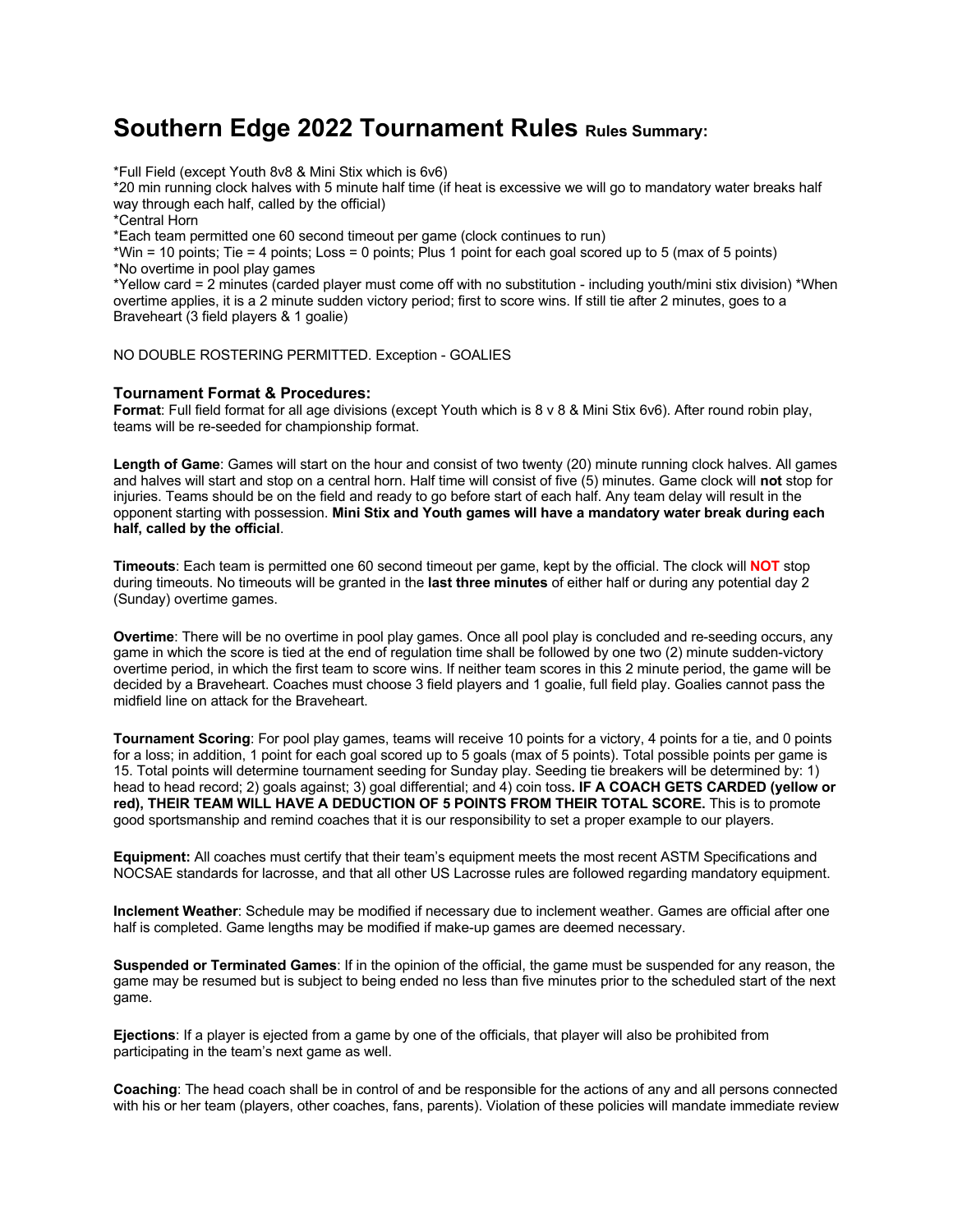by the Tournament Directors and could lead to coaches being removed from coaching their team. There will be a penalty of 5 points deducted from any team's score who has a coach that gets carded for unsportsmanlike behavior.

**Disputes**: All disputes will be settled by the Tournament Directors or his/her designee and the decision will be final. **Tournament Updates**: Be sure to get your Live Score Updates with Tourney Machine, tourneymachine.com. Any

group messages we need to get out will also be through this app and/or email.

**Tournament Directors**: Taylor Moody 770-820 -8572 Pam McNabb 404-423-8177 mcnabbp@bellsouth.net Girls Rules of Play:

**Southern Edge Tournaments uses 2020 US Lacrosse Official Rules for Girls' and Women's Lacrosse – with the following modifications:** 

**Fouls:** \**Games and halves may not end on a defensive penalty set-up inside the CSA* (major fouls only). Officials are to set up foul and **add 3 seconds** to the clock. As scoring is used as a tie-breaker, even if the game has been decided (more than one goal difference) the free position should still be set up. During the 3 second add on, regular game rules exist, including the potential for another defensive foul, passes, a shot, or a goal.

**Carding**: \*Yellow carded players must leave the field for 2 minutes of elapsed time and no substitute may take her place (including U11 division). A player who receives a second yellow card will be suspended for the remainder of that game but CAN participate in the next game in the tournament. A player or coach who has been ejected (received a red card) will not be able to participate in the next scheduled game. If a player or coach is given a red card by an official for a flagrant violation of the rules, they may be subject to not participating in the remainder of the tournament.

**Alternating Possession:** Team with light colored uniform will get first alternating possession for each game. **Age Division Rules:** 

**HS Division\***: All rules enforced per US Lacrosse Rule book except what is listed above.

**MS Division**: All rules enforced per US Lacrosse Rule book except what is listed above. All MS Divisions will be using *transitional checking* – meaning the checking motion and away from the body and outside the 12-inch sphere surrounding the head.

**Youth Division (12U)**: GOALIE REQUIRED. All rules enforced per US Lacrosse Rule book except what is listed above and below. Youth division will be using *modified checking,* defined a checking the stick only if the entire stick is below the shoulder level and the check must be a downward direction away from the body.

\**8 v 8 format with no offsides* (7 field players & and goalie).

\**3 second good defense* rule applies and will be kept by the official. This call is when the player with the ball holds onto the ball for more than 3 seconds when: a) closely guarded or marked; b) the defense has both hands on her stick; and c) the defense is in a position to legally check if checking were allowed.

\**Draws* – a draw will only be sued to being the game and begin the 2nd half. Otherwise, after each goal, play will continue by the goalie clearing the ball to her teammates. There is NO minimum pass rule before shooting.

\**Length of game* – Game will follow the central horn of two 20 minute running clock halves, with a 5 minute half time. *There will be mandated water break called by the officials during each half so the girls can get an additional rest*.

*\*The 4 goal deficit "mercy rule"* (losing team gets possession of ball at draw) – Southern Edge is **NOT** following this rule, so team that is deficient does not get the option for possession at the draw.

\**Coaching Area* – Coaches must stay on their team bench side (cannot travel the full boundary line).